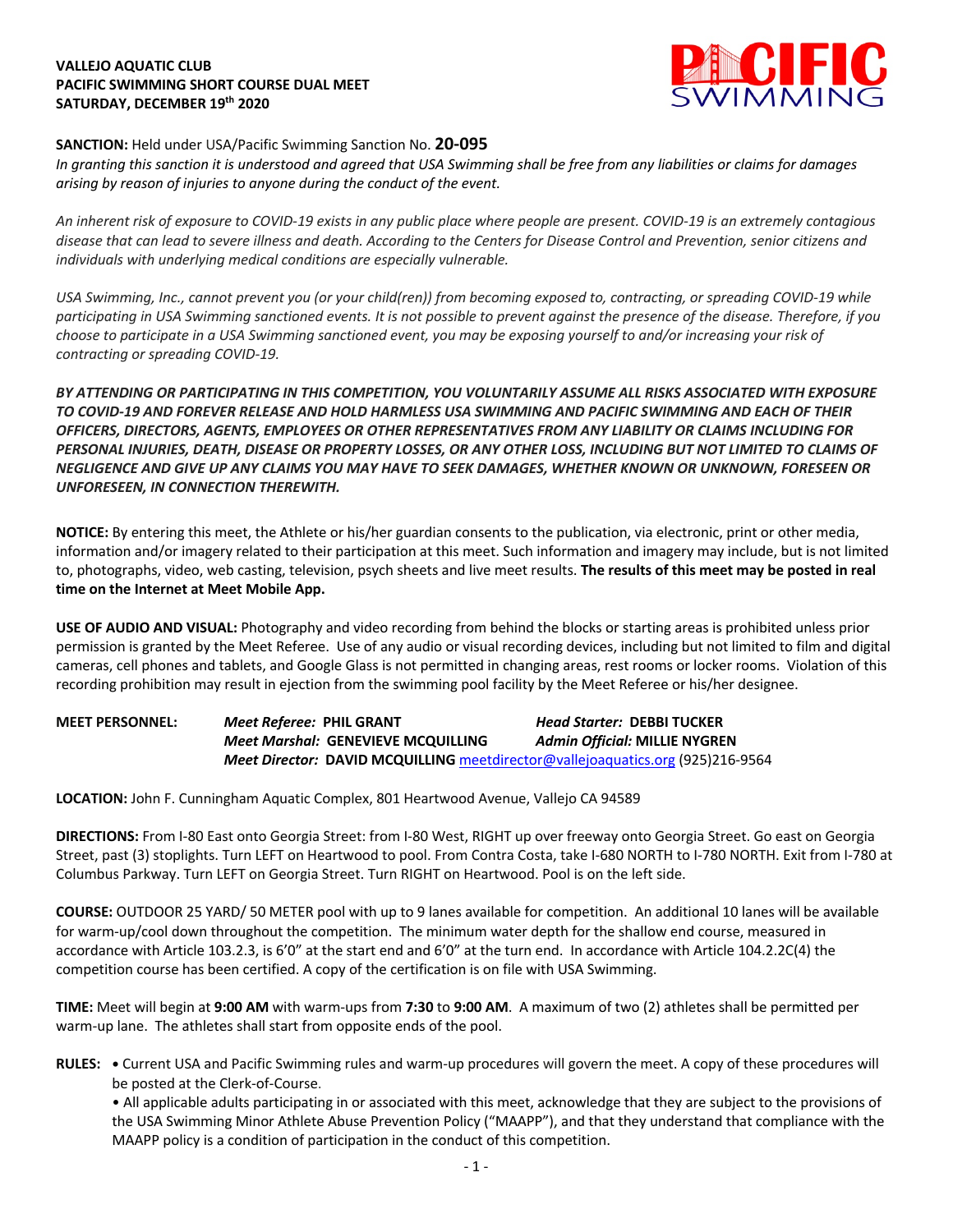- All events are timed finals.
- All events will swim fast to slow.
- Athletes may compete in 4 events.
- All Athletes ages 12 and under should complete competition within four (4) hours.

• Entries will be accepted until the number of splashes exceeds the estimated time line, per the "Four-Hour Rule," based on the Athletes age and gender, or the number of entered athletes meets maximum capacity as determined by local/facility restrictions.

**•** If local conditions warrant it the Meet Referee, with the concurrence of the Meet Director, may require a mandatory scratch down. Immediate cash refunds will be made for any mandatory scratches.

- **•** At the discretion of the Meet Referee, events and heats may be combined.
- **All Coaches and Officials must wear their USA Swimming membership cards in a visible manner.**

**• All applicable Solano County, City of Vallejo and State of California Public Health requirements for protection against COVID-19 will apply. All persons in the facility must be masked (with the exception of athletes during warm up, warm down, and actual competition). The Meet Director and Meet Referee may remove any individual who does not comply.**

**UNACCOMPANIED ATHLETES:** Any USA Swimming Athlete-Member competing at the meet must be accompanied by a USA Swimming Member-Coach for the purposes of Athlete supervision during warm-up, competition and warm-down. If a Coach-Member of the Athlete's USA Swimming Club does not attend the meet to serve in said supervisory capacity, it is the responsibility of the Athlete or the Athlete's legal guardian to arrange for supervision by a USA Swimming Member-Coach. The Meet Director or Meet Referee may assist the Athlete in making arrangements for such supervision; however, it is recommended that such arrangements be made in advance of the meet by the Athlete's USA Swimming Club Member-Coach.

**RACING STARTS:** Athletes must be certified by a USA Swimming member-coach as being proficient in performing a racing start or must start the race in the water. It is the responsibility of the Athlete or the Athlete's legal guardian to ensure compliance with this requirement.

**RESTRICTIONS:** • Smoking and the use of other tobacco products is prohibited on the pool deck, in the locker rooms, in spectator

- seating, on standing areas and in all areas used by Athletes, during the meet and during warm-up periods.
- Sale and use of alcoholic beverages is prohibited in all areas of the meet venue.
- No glass containers are allowed in the meet venue.
- No propane heater is permitted except for snack bar/meet operations.
- All shelters must be properly secured.
- Deck Changes are prohibited.

• Destructive devices, to include but not limited to, explosive devices and equipment, firearms (open or concealed), blades, knives, mace, stun guns and blunt objects are strictly prohibited in the swimming facility and its surrounding areas. If observed, the Meet Referee or his/her designee may ask that these devices be stored safely away from the public or removed from the facility. Noncompliance may result in the reporting to law enforcement authorities and ejection from the facility. Law enforcement officers (LEO) are exempt per applicable laws.

• Operation of a drone, or any other flying apparatus, is prohibited over the venue (pools, Athlete/Coach areas, Spectator areas and open ceiling locker rooms) any time Athletes, Coaches, Officials and/or Spectators are present.

• **There are no spectators, including parents, allowed in the swim venue. Spectators and parents may view the event**

**outside of the north fencing. Spectators and parents must wear masks and practice social distancing.**

- **Locker rooms are available for restroom use only. No changing in the locker rooms will be permitted.**
- **ELIGIBILITY:** Athletes must be current members of USA Swimming and enter their name and registration number on the meet entry card as they are shown on their Registration Card. If this is not done, it may be difficult to match the Athlete with the registration and times database. The meet host will check all Athlete registrations against the SWIMS database and if not found to be registered, the Meet Director shall accept the registration at the meet (a \$10 surcharge will be added to the regular registration fee). Duplicate registrations will be refunded by mail.

• Meet is open only to qualified athletes registered with **VALLEJO AQUATIC CLUB** and **THE OLYMPIC CLUB**. Athletes who are unattached but participating with **VALLEJO AQUATIC CLUB** and **THE OLYMPIC CLUB** are eligible to compete.

• Entries with **"NO TIME" will be ACCEPTED**.

• Disabled Athletes are welcome to attend this meet and should contact the Meet Director or Meet Referee regarding any special accommodations on entry times and seeding per Pacific Swimming policy.

• Athletes 19 years of age and over may compete in the meet for time only, no awards. Such Athletes must have met standards for the 17-18 age group.

• The Athlete's age will be the age of the Athlete on the first day of the meet.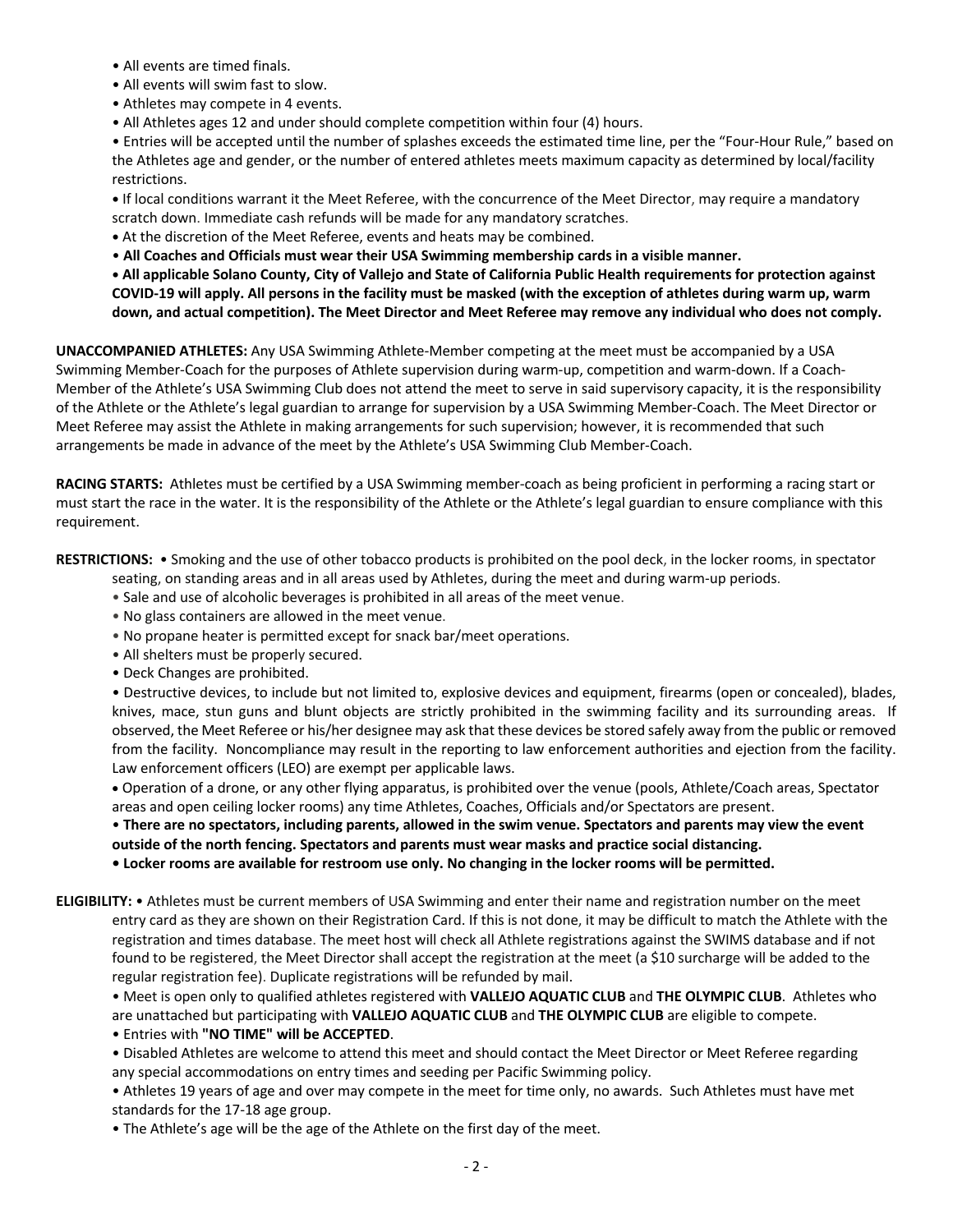**ENTRY FEES:** \$30 participation flat fee per Athlete. Entries will be rejected if payment is not sent at time of request, via Team Unify. No refunds will be made, except mandatory scratch downs.

**TEAM ENTRIES:** A sd3 entry file must be submitted by Friday, December 11th meet to meetdirector@vallejoaquatics.org. Request a confirmation of receipt to ensure delivery of the email and file. Send meet entry file to the meet director.

**CHECK-IN:** The meet shall be pre-seeded. Athletes shall report to the bull-pen area at their scheduled time for each event.

**SCRATCHES:** Any Athletes not reporting for or competing in an individual timed final event that they have entered shall not be penalized.

### **AWARDS:** None.

**ADMISSION:** Free.

**MISCELLANEOUS:** No overnight parking is allowed. Facilities will not be provided after meet hours.

| <b>SATURDAY</b>   |                  |        |              |
|-------------------|------------------|--------|--------------|
| <b>8 &amp; UN</b> | <b>10&amp;UN</b> | 11-12  | 13 & Over    |
| 25 BK             | 100 FR           | 200 FR | 200 FR       |
| 25 BR             | 50 BK            | 100 FR | 100 BK       |
| 25 FR             | 50 BR            | 100 BK | 100 BR       |
|                   | 50 FR            | 50 BK  | <b>50 FR</b> |
|                   | 50 FL            | 100 BR | 100 FL       |
|                   | 100 IM           | 50 BR  | 100 FR       |
|                   |                  | 50 FR  | 200 IM       |
|                   |                  | 100 FL |              |
|                   |                  | 50 FL  |              |
|                   |                  | 100 FR |              |
|                   |                  | 100 IM |              |
|                   |                  | 200 IM |              |

#### **EVENT SUMMARY**